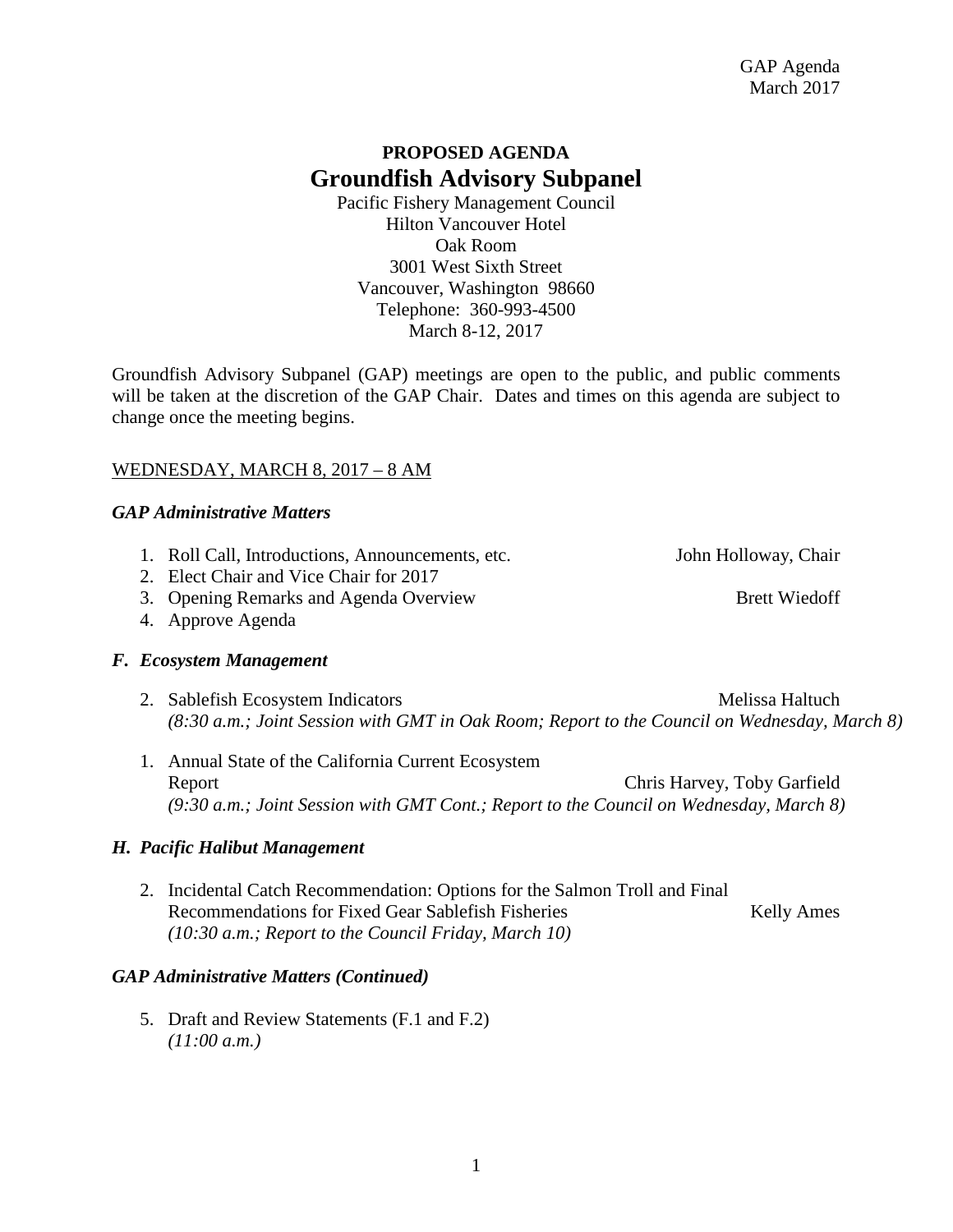#### *F. Ecosystem Management (continued)*

3. Review of Fishery Ecosystem Plan Initiatives Kit Dahl *(1 p.m., GMT Joint Session; Report to Council on Thursday, March 9)*

#### *GAP Administrative Matters (continued)*

6. Draft and Review Statement (F.3) *(2:00 p.m.)*

### *I. Groundfish Management*

1. Salmon Endangered Species Act (ESA) Consultation Analysis Susan Bishop *(3 p.m.; Joint Session with the SAS, Heritage Room D; Report to the Council Friday, March 10)*

### THURSDAY, MARCH 9, 2017 – 8 AM

#### *Informational*

|                                               |                           | 1. Lingcod Stock Assessment Discussion<br>(8:15 a.m.; No Report to the Council)                                                                             | Melissa Haltuch |
|-----------------------------------------------|---------------------------|-------------------------------------------------------------------------------------------------------------------------------------------------------------|-----------------|
|                                               |                           | I. Groundfish Management (continued)                                                                                                                        |                 |
|                                               | 1.                        | Salmon Endangered Species Act (ESA) Consultation Analysis<br>(9 a.m.; Continue Discussion; Report to the Council Friday, March 10)                          |                 |
|                                               | C. Administrative Matters |                                                                                                                                                             |                 |
|                                               |                           | 2. National Standard 1 Guidelines Carryover Provisions<br>$(10:30 a.m.;$ Report to the Council Friday, March 10)                                            | John DeVore     |
|                                               |                           | I. Groundfish Management (continued)                                                                                                                        |                 |
|                                               |                           | 2. Reports and Recommendations from Groundfish Science<br><b>Workshops and Methodology Reviews</b><br>$(11 a.m.; Report to the Council Saturday, March 11)$ | John DeVore     |
|                                               | 4.                        | Implementation of the 2017 Pacific Whiting Fishery<br>Under the U.S./Canada Agreement<br>(1 p.m.; Report to the Council Sunday, March 12)                   | John DeVore     |
| <b>GAP Administrative Matters (continued)</b> |                           |                                                                                                                                                             |                 |
|                                               |                           | 7. Draft and Review Statements (H.2, I.1 and C.2)                                                                                                           |                 |

*(2 p.m.)*